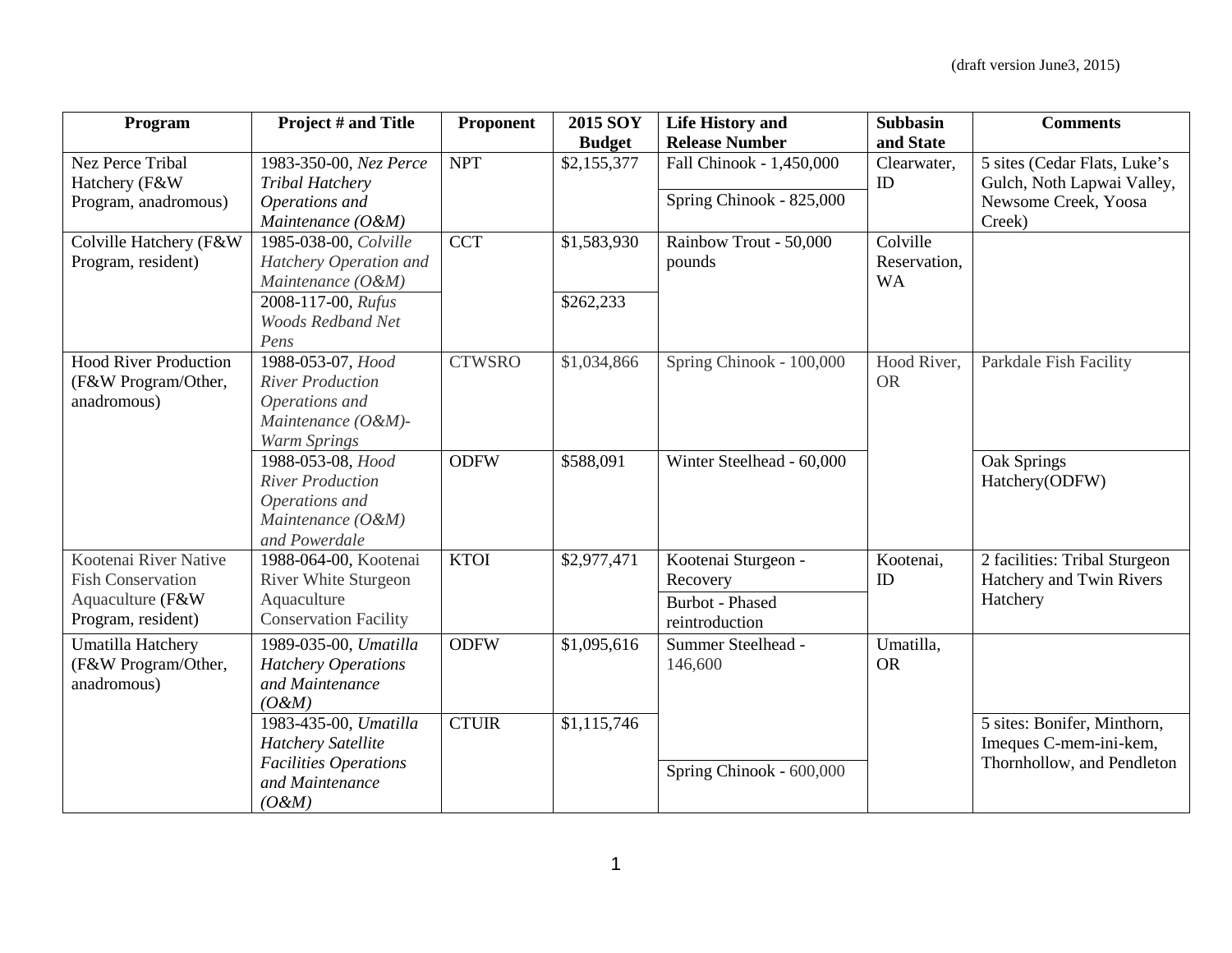|                                                                                                                 | 1983-436-00, Umatilla<br>Passage Operations and<br>Maintenance (O&M)<br>1988-022-00, Umatilla<br>Fish Passage                                      | Westland<br>Irrigation<br>District<br><b>CTUIR</b> | \$521,989*<br>\$639,480* |                                                                          |                                   | Passage/Trap                                                                                                             |
|-----------------------------------------------------------------------------------------------------------------|----------------------------------------------------------------------------------------------------------------------------------------------------|----------------------------------------------------|--------------------------|--------------------------------------------------------------------------|-----------------------------------|--------------------------------------------------------------------------------------------------------------------------|
| Sekokini Springs<br><b>Westslope Cutthroat</b><br><b>Trout Isolation Facility</b><br>(F&W Program,<br>resident) | <b>Operations</b><br>1991-019-03, Hungry<br>Horse Mitigation<br><b>Habitat Restoration and</b><br>Research, Monitoring<br>and Evaluation $(RM\&E)$ | <b>MFWP</b>                                        | \$1,917,686*             | Westslope Cutthroat Trout -<br>Recovery                                  | Flathead,<br><b>MT</b>            |                                                                                                                          |
| <b>Lake Roosevelt Resident</b><br>(F&W Program,<br>resident)                                                    | 1991-046-00, Spokane<br>Tribal Hatchery<br>Operations and<br>Maintenance (O&M)                                                                     | <b>STI</b>                                         | \$711,017                | Kokanee - 3,950,000                                                      | Lake<br>Roosevelt,<br><b>WA</b>   |                                                                                                                          |
|                                                                                                                 | 1991-047-00, Sherman<br>Creek Hatchery<br>Operations and<br>Maintenance (O&M)                                                                      | <b>WDFW</b>                                        | \$325,229                |                                                                          |                                   |                                                                                                                          |
|                                                                                                                 | 2001-029-00, Ford<br><b>Hatchery Operations</b><br>and Maintenance<br>$(O \& M)$                                                                   | <b>WDFW</b>                                        | \$141,651                | Rainbow Trout - 750,000                                                  |                                   |                                                                                                                          |
|                                                                                                                 | 1995-009-00, Lake<br>Roosevelt Rainbow<br><b>Trout Net Pens</b>                                                                                    | Lake<br>Roosevelt<br>Develop.<br>Association       | \$182,664                |                                                                          |                                   |                                                                                                                          |
| <b>Select Area Fisheries</b><br>Enhancement (Other,<br>anadromous)                                              | 1993-060-00, Select<br>Area Fisheries<br>Enhancement                                                                                               | ODFW,<br>WDFW,<br>Clatsop<br>County                | \$1,908,145              | Coho - 1,500.000<br>Spring Chinook - 1,200,000<br>Fall Chinook - 750,000 | Columbia<br>Estuary, OR<br>and WA | Net pen sites (Deep River,<br>Blind Slough, Tongue Point,<br>Youngs Bay) and 3 facilities<br>(Gnat, Greys and Kaskanine) |
| Kalispel Tribal Fish<br>Hatchery (F&W<br>Program, resident)                                                     | 1995-001-00, Kalispel<br>Tribe Resident Fish<br>Program                                                                                            | <b>KT</b>                                          | \$658,777*               | Largemouth Bass (LMB) -<br>100,000                                       | Pend<br>Oreille, ID               | This program has been<br>proposed to phase out of<br>LMB to native trout<br>recovery                                     |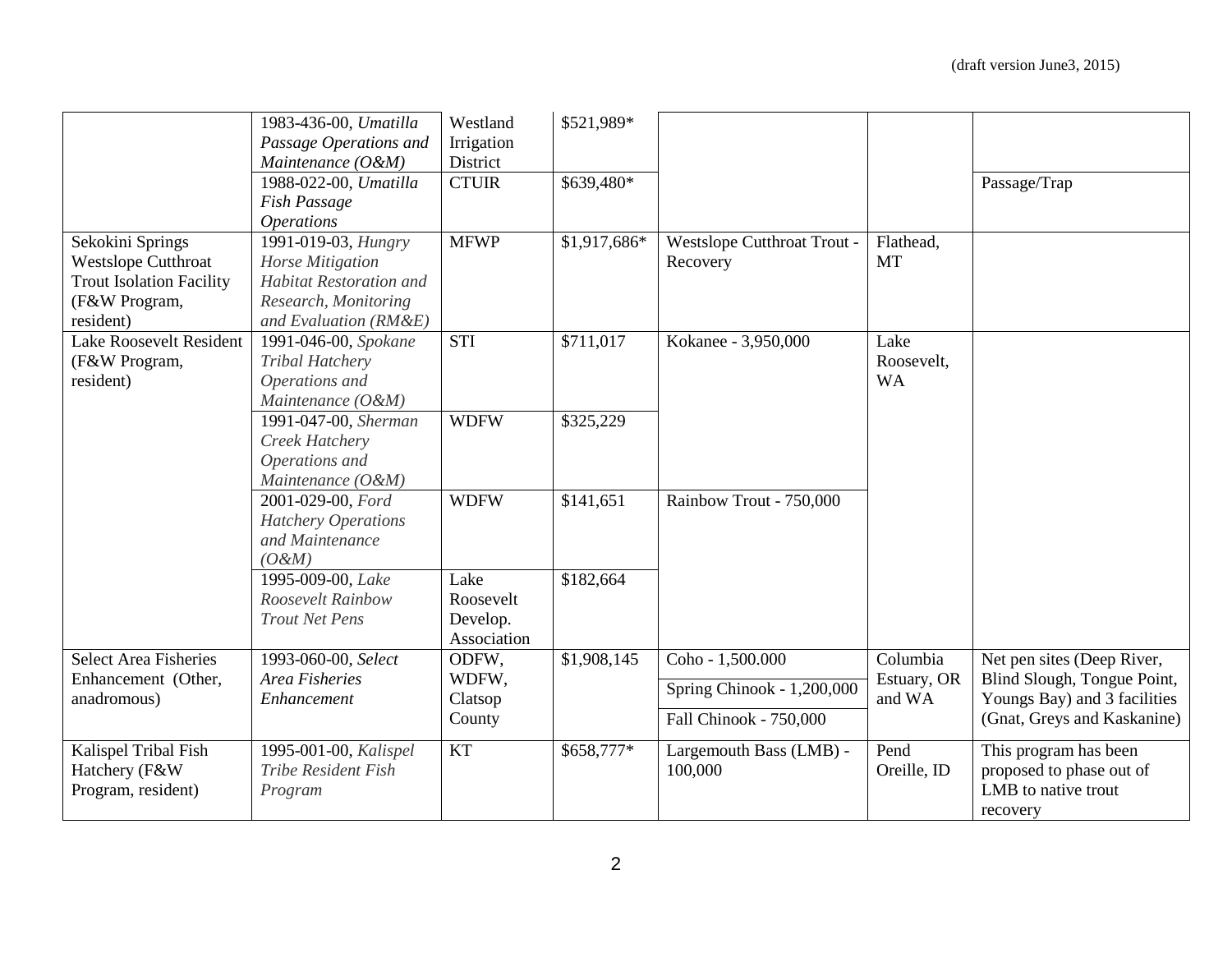| <b>Nez Perce Trout Ponds</b><br>stocking (Other,                                                                                                                                                                     | 1995-013-00, Nez Perce<br><b>Trout Ponds</b>                                                                                                                                     | <b>NPT</b> | \$212,016    | Trout - put-in-take             | Mountain<br>Snake/Clear                     | Stocking 3 ponds (Mud<br>Creek, Talmaks and Tunnel)                                                                       |
|----------------------------------------------------------------------------------------------------------------------------------------------------------------------------------------------------------------------|----------------------------------------------------------------------------------------------------------------------------------------------------------------------------------|------------|--------------|---------------------------------|---------------------------------------------|---------------------------------------------------------------------------------------------------------------------------|
| resident)<br>Duck Valley<br><b>Reservation Fish</b><br>Stocking (Other,                                                                                                                                              | 1995-015-00, Duck<br>Valley Reservation<br>Reservoir Fish Stocking                                                                                                               | <b>SPT</b> | \$534,239    | Rainbow Trout - put-in-<br>take | water, ID<br>Middle<br>Snake/Owy<br>hee, ID | Stocking 3 reservoirs<br>(Mountain View, Sheep<br>Creek and Lake Billy Shaw)                                              |
| resident)                                                                                                                                                                                                            | Operations and<br>Maintenance (O&M)                                                                                                                                              |            |              |                                 |                                             |                                                                                                                           |
| <b>Johnson Creek Artificial</b><br>Propagation (LSRP,<br>anadromous)                                                                                                                                                 | 1996-043-00, Johnson<br>Creek Artificial<br>Propagation<br>Enhancement                                                                                                           | <b>NPT</b> | \$1,307,330  | Summer Chinook - 110,000        | Salmon, ID                                  | McCall Hatchery (LSRP)                                                                                                    |
| Cle Elum<br>Supplementation and<br><b>Research Facility</b><br>(F&W Program,<br>anadromous)                                                                                                                          | 1997-013-25, Yakima<br>River Operations and<br>Maintenance (O&M) for<br>Hatcheries and<br><b>Acclimation Sites-</b>                                                              | YN         | \$3,446,721* | Spring Chinook - 810,000        | Yakima,<br><b>WA</b>                        | 3 sites (Clack Flat, Easton<br>and Jack Creek), Prosser<br>Hatchery, Roza Dam<br>weir/trap, Marion Drain Fish<br>Facility |
|                                                                                                                                                                                                                      | Yakima/Klickitat<br><b>Fisheries Project</b><br>(YKFP)                                                                                                                           |            |              | Coho - $~1,200,000$             |                                             | In Step review (Holmes<br>Ranch)                                                                                          |
| <b>Klickitat River</b><br>Operations and<br>Maintenance (O&M) for<br>Hatcheries and<br><b>Acclimation Sites-</b><br>Yakima/Klickitat<br><b>Fisheries Project</b><br>(YKFP) (F&W Program<br><b>Other anadromous</b> ) | 1997-013-35, Klickitat<br>River Operations and<br>Maintenance (O&M) for<br>Hatcheries and<br><b>Acclimation Sites-</b><br>Yakima/Klickitat<br><b>Fisheries Project</b><br>(YKFP) | YN         | <b>NA</b>    | Coho - $~1,000,000$             | Klickitat,<br><b>WA</b>                     | Castile Falls trap, Lyle Falls<br>trap. In Step review<br>(Klickitat Hatchery,<br>McCreedy Creek and<br>Wahkiacus)        |
| <b>Grande Ronde</b><br>Supplementation<br>(LSRCP, anadromous)                                                                                                                                                        | 1998-007-02, Grande<br>Ronde Supplementation<br>Operations and<br>Maintenance (O&M)<br>and Monitoring and<br>Evaluation (M&E) on<br><b>Lostine River</b>                         | <b>NPT</b> | \$790,514    | Spring Chinook - 250,000        | Grande<br>$Ronde -$<br>Lostine, OR          | O&M-Lostine River – weir<br>and acclimation, LSRCP                                                                        |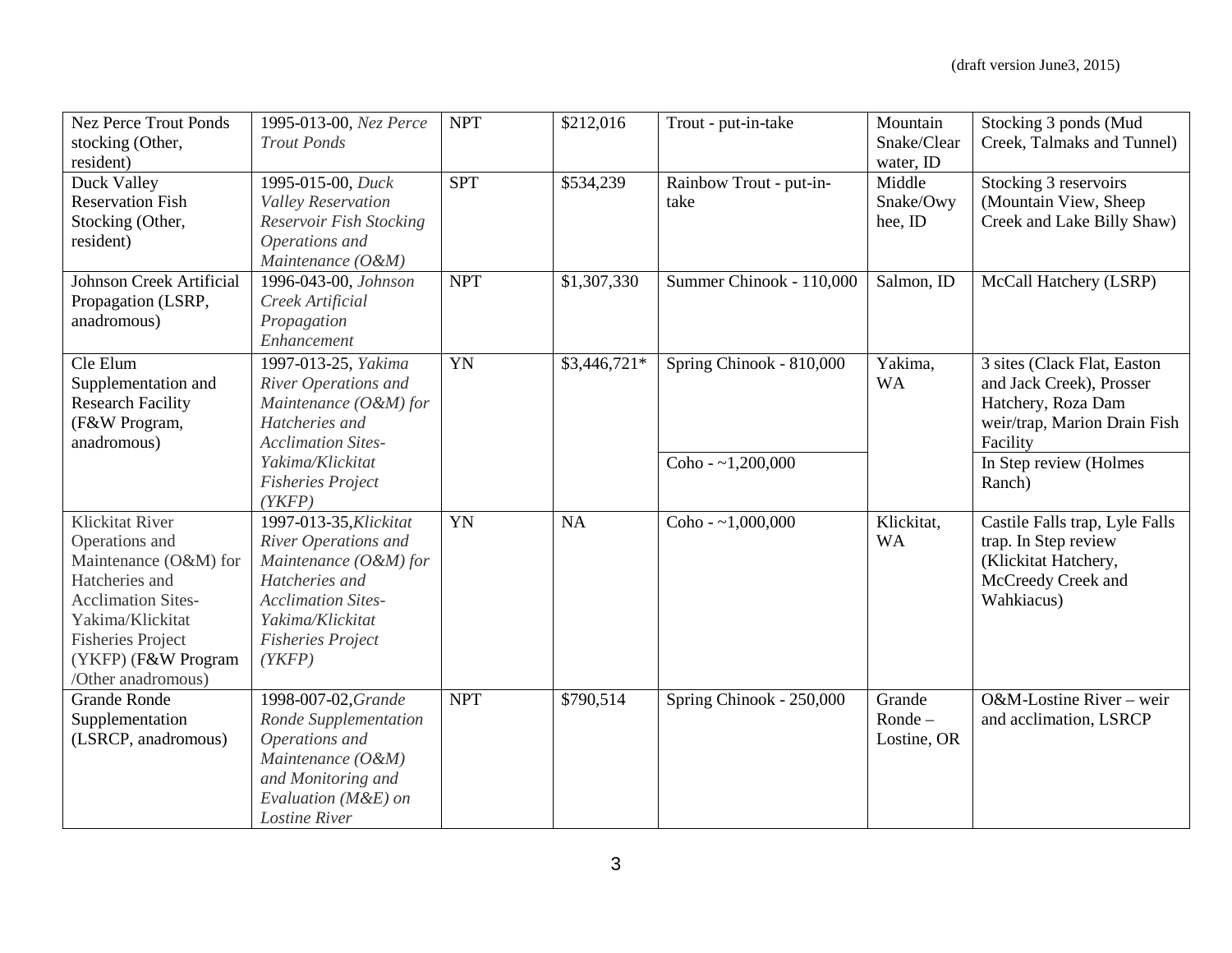|                                                                                                                                                                                                                                              | 1998-007-03, Grande<br>Ronde Supplementation<br>O&M on Catherine<br>Creek/Upper Grande<br>Ronde River                                                                                  | <b>CTUIR</b>         | \$765,288   | Spring Chinook - 140,000         | Grande<br>$Ronde -$<br>Upper, OR          | O&M-Catherine, Upper GR<br>Rivers - weir and<br>acclimation, LSRCP                      |
|----------------------------------------------------------------------------------------------------------------------------------------------------------------------------------------------------------------------------------------------|----------------------------------------------------------------------------------------------------------------------------------------------------------------------------------------|----------------------|-------------|----------------------------------|-------------------------------------------|-----------------------------------------------------------------------------------------|
| <b>Fall Chinook</b><br><b>Acclimation Facilities</b><br>(LSRCP anadromous)                                                                                                                                                                   | 1998-010-05, Fall<br>Chinook Acclimation<br>Facilities on<br><b>Snake/Clearwater Rivers</b>                                                                                            | <b>NPT</b>           | \$773,472   | Fall Chinook - 1,850,000         | Snake and<br>Clearwater,<br>ID            | 3 sites (Captain John Rapids,<br>Pittsburg Landing, Big<br>Canyon), LSRP                |
| Walla Walla Spring<br>Chinook (F&W<br>Program, anadromous)                                                                                                                                                                                   | 2000-038-00, Walla<br>Walla Hatchery Final<br>Design/Construction                                                                                                                      | <b>CTUIR</b>         | NA          | Spring Chinook - $~500,000$      | Walla<br>Walla, OR<br>and WA              | In Step review.                                                                         |
| <b>Chief Joseph Hatchery</b><br>(F&W Program,                                                                                                                                                                                                | 2003-023-00, Chief<br>Joseph Hatchery                                                                                                                                                  | <b>CCT</b>           | \$3,796,420 | Spring Chinook - 44,000          | Okanogan,<br><b>WA</b>                    | Recovery phased approach                                                                |
| anadromous)                                                                                                                                                                                                                                  | Program                                                                                                                                                                                |                      |             | Summer/Fall Chinook -<br>446,000 | Columbia<br>Upper<br>Middle, WA           | At full production may reach<br>2,000,000                                               |
| Okanogan Basin Locally<br><b>Adapted Steelhead</b><br>Broodstock Step 1 and 2<br>(Cassimer Bar) (Other,<br>anadromous)                                                                                                                       | 2007-212-00, Okanogan<br><b>Basin Locally Adapted</b><br>Steelhead Broodstock<br>Step 1 and 2 (Cassimer<br>Bar)                                                                        | <b>CCT</b>           | \$100,992   | Summer Steelhead -<br>~200,000   | Okanogan,<br><b>WA</b>                    | In Step review. Cassimer<br>Bar Hatchery (PUDs)                                         |
| Develop a Master Plan<br>for a Rearing Facility to<br><b>Enhance Selected</b><br>Populations of White<br>Sturgeon in the<br>Columbia River Basin<br><b>CRITFC</b> (Objectives 2<br>and 3) and YN<br>(Objective 1) (F&W<br>Program, resident) | 2007-155-00 (and 2008-<br>455-00), Develop a<br>Master Plan for a<br>Rearing Facility to<br><b>Enhance Selected</b><br>Populations of White<br>Sturgeon in the<br>Columbia River Basin | <b>CRITFC/YN</b>     | NA          | White Sturgeon - 26,500          | Columbia<br>Lower<br>Middle, OR<br>and WA | Marion Drain Fish Facility.<br>In Step review                                           |
| <b>Snake River Sockeye</b><br>Propagation (F&W<br>Program/Other,<br>anadromous)                                                                                                                                                              | 2007-402-00, Snake<br>River Sockeye Captive<br>Propagation                                                                                                                             | IDFG,<br><b>NOAA</b> | \$4,293,621 | Sockeye - 500,000 -<br>1,000,000 | Salmon, ID                                | 4 facilities (Springfield and<br>Eagle, Manchester and<br><b>Burley Creek) Recovery</b> |